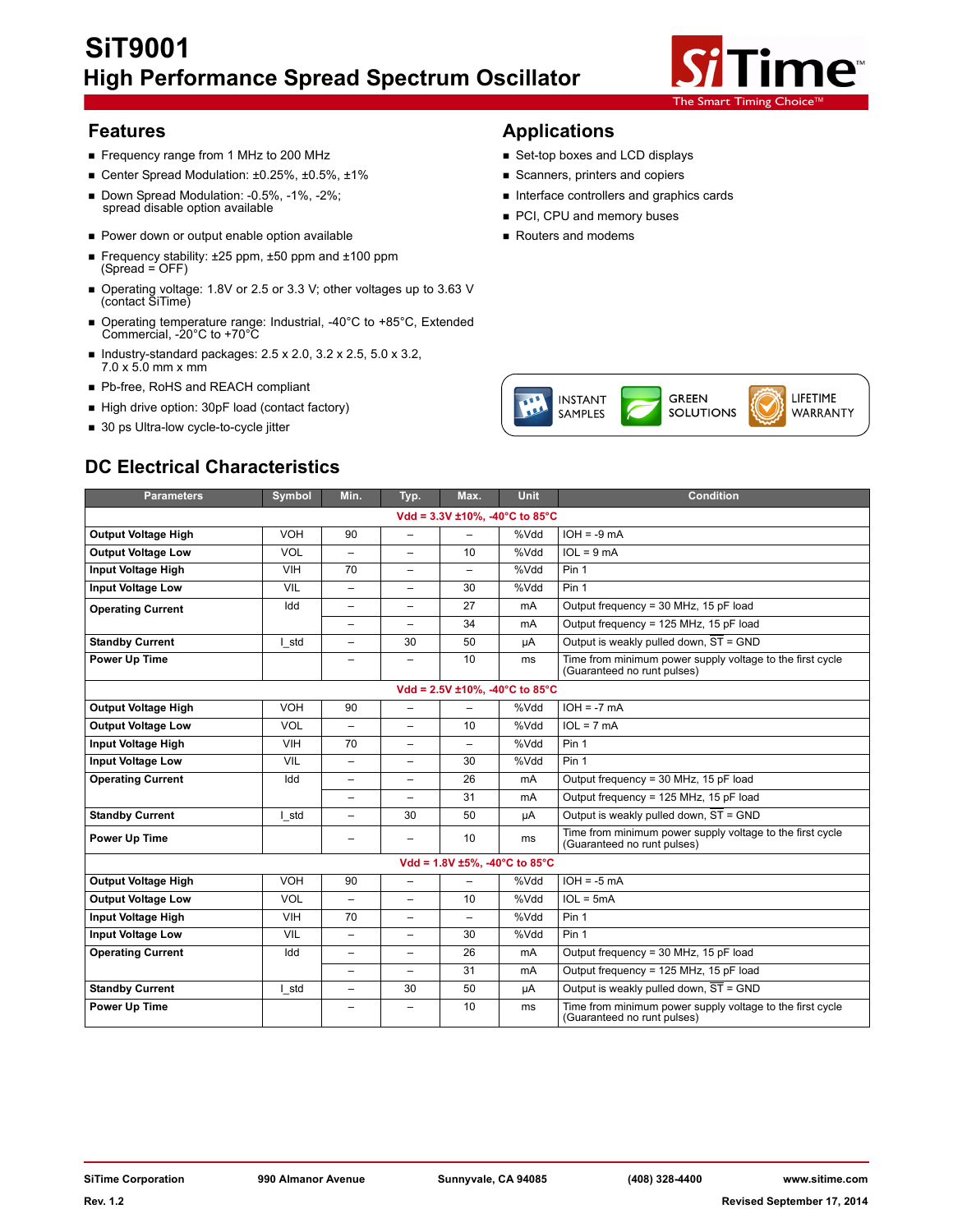

## **AC Electrical Characteristics**

| <b>Parameters</b>              | Symbol    | Min.                     | Typ.                     | Max.                                  | <b>Unit</b>   | <b>Condition</b>                                             |
|--------------------------------|-----------|--------------------------|--------------------------|---------------------------------------|---------------|--------------------------------------------------------------|
|                                |           |                          |                          | Vdd = 3.3V ±10%, -40°C to 85°C        |               |                                                              |
| <b>Clock Output Frequency</b>  | Fout      | $\mathbf{1}$             | -                        | 200                                   | <b>MHz</b>    |                                                              |
| <b>Clock Output Duty Cycle</b> | DC        | 45                       | 50                       | 55                                    | %             | Output frequency = 1 MHz to 75 MHz                           |
|                                |           | 40                       | $\overline{\phantom{0}}$ | 60                                    | %             | Output frequency = 75 MHz to 200 MHz                         |
| <b>Clock Output Rise Time</b>  | tr        | $\overline{\phantom{0}}$ | 1.0                      | 1.5                                   | ns            | 15 pF Load, 20% to 80% Vdd                                   |
| <b>Clock Output Fall Time</b>  | tf        | $\overline{\phantom{0}}$ | 1.0                      | 1.5                                   | ns            | 15 pF Load, 80% to 20% Vdd                                   |
| <b>Cycle-to-cycle Jitter</b>   | Tcci      | $\overline{\phantom{0}}$ | 22                       | 29                                    | ps            | Spread = OFF, Output frequency = 133.33 MHz                  |
|                                |           | $\overline{\phantom{0}}$ | 22                       | 29                                    | ps            | Spread = ON, Output frequency = 133.33 MHz<br>2% down spread |
|                                |           |                          |                          | Vdd = $2.5V \pm 10\%$ , -40°C to 85°C |               |                                                              |
| <b>Clock Output Frequency</b>  | Fout      | $\mathbf{1}$             | $\overline{\phantom{0}}$ | 200                                   | <b>MHz</b>    |                                                              |
| <b>Clock Output Duty Cycle</b> | <b>DC</b> | 45                       | 50                       | 55                                    | $\frac{0}{0}$ | Output frequency = 1 MHz to 125 MHz                          |
|                                |           | 40                       | $\overline{\phantom{0}}$ | 60                                    | $\frac{0}{0}$ | Output frequency = 125 MHz to 200 MHz                        |
| <b>Clock Output Rise Time</b>  | tr        | $\qquad \qquad -$        | 1.0                      | 1.5                                   | ns            | 15 pF Load, 20% to 80% Vdd                                   |
| <b>Clock Output Fall Time</b>  | tf        | $\overline{\phantom{0}}$ | 1.0                      | 1.5                                   | ns            | 15 pF Load, 80% to 20% Vdd                                   |
| <b>Cycle-to-cycle Jitter</b>   | Tcci      | $\overline{\phantom{0}}$ | 26                       | 37                                    | ps            | Spread = OFF, Output frequency = 133.33 MHz                  |
|                                |           |                          | 26                       | 37                                    | ps            | Spread = ON, Output frequency = 133.33 MHz<br>2% down spread |
|                                |           |                          |                          | Vdd = $1.8V \pm 5\%$ , -40°C to 85°C  |               |                                                              |
| <b>Clock Output Frequency</b>  | Fout      | $\mathbf{1}$             | $\overline{\phantom{0}}$ | 200                                   | <b>MHz</b>    |                                                              |
| <b>Clock Output Duty Cycle</b> | DC        | 45                       | 50                       | 55                                    | %             | Output frequency = 1 MHz to 75 MHz                           |
|                                |           | 40                       | $\overline{\phantom{0}}$ | 60                                    | %             | Output frequency = 75 MHz to 200 MHz                         |
| <b>Clock Output Rise Time</b>  | tr        | $\overline{\phantom{0}}$ | 1.0                      | 1.5                                   | ns            | 15 pF Load, 20% to 80% Vdd                                   |
| <b>Clock Output Fall Time</b>  | tf        | $\overline{\phantom{0}}$ | 1.0                      | 1.5                                   | ns            | 15 pF Load, 80% to 20% Vdd                                   |
| <b>Cycle-to-cycle Jitter</b>   | Tccj      | $\overline{\phantom{0}}$ | 45                       | 57                                    | ps            | Spread = OFF, Output frequency = 133.33 MHz                  |
|                                |           | $\overline{\phantom{0}}$ | 45                       | 57                                    | ps            | Spread = ON, Output frequency = 133.33 MHz<br>2% down spread |

## **Pin Configuration**

| <b>Pin</b>    | Symbol     |                          | <b>Functionality</b>                                                                                                             |                        |
|---------------|------------|--------------------------|----------------------------------------------------------------------------------------------------------------------------------|------------------------|
|               |            | Standby                  | H or Open <sup>[1]</sup> : specified frequency output<br>L: output is low (weak pull down). Oscillator stops                     | <b>Top View</b>        |
|               | ST/OE/SD   | <b>Output Enable</b>     | H or Open <sup>[1]</sup> : specified frequency output<br>L: output is high impedance.<br>Standby/ Output Enable/ Spread Disable. | ST/OE/SD<br><b>VDD</b> |
|               |            | SD (Down Spread)<br>only | H or Open: Spread = ON<br>L: Spread = OFF                                                                                        |                        |
| $\mathcal{P}$ | <b>GND</b> | Power                    | Connect to Ground                                                                                                                | <b>GND</b><br>SS OUT   |
| 3             | SS OUT     | Output                   | 1 to 200 MHz Spread Spectrum Clock Output                                                                                        |                        |
|               | VDD        |                          | Connect to 1.8V or 2.5V or 3.3V                                                                                                  |                        |

**Note:** 

1. A pull-up resistor of <10 k $\Omega$  between  $\overline{\text{ST}/\text{OE}}/\text{SD}$  pin and Vdd is recommended in high noise environment.

## **Block Diagram**

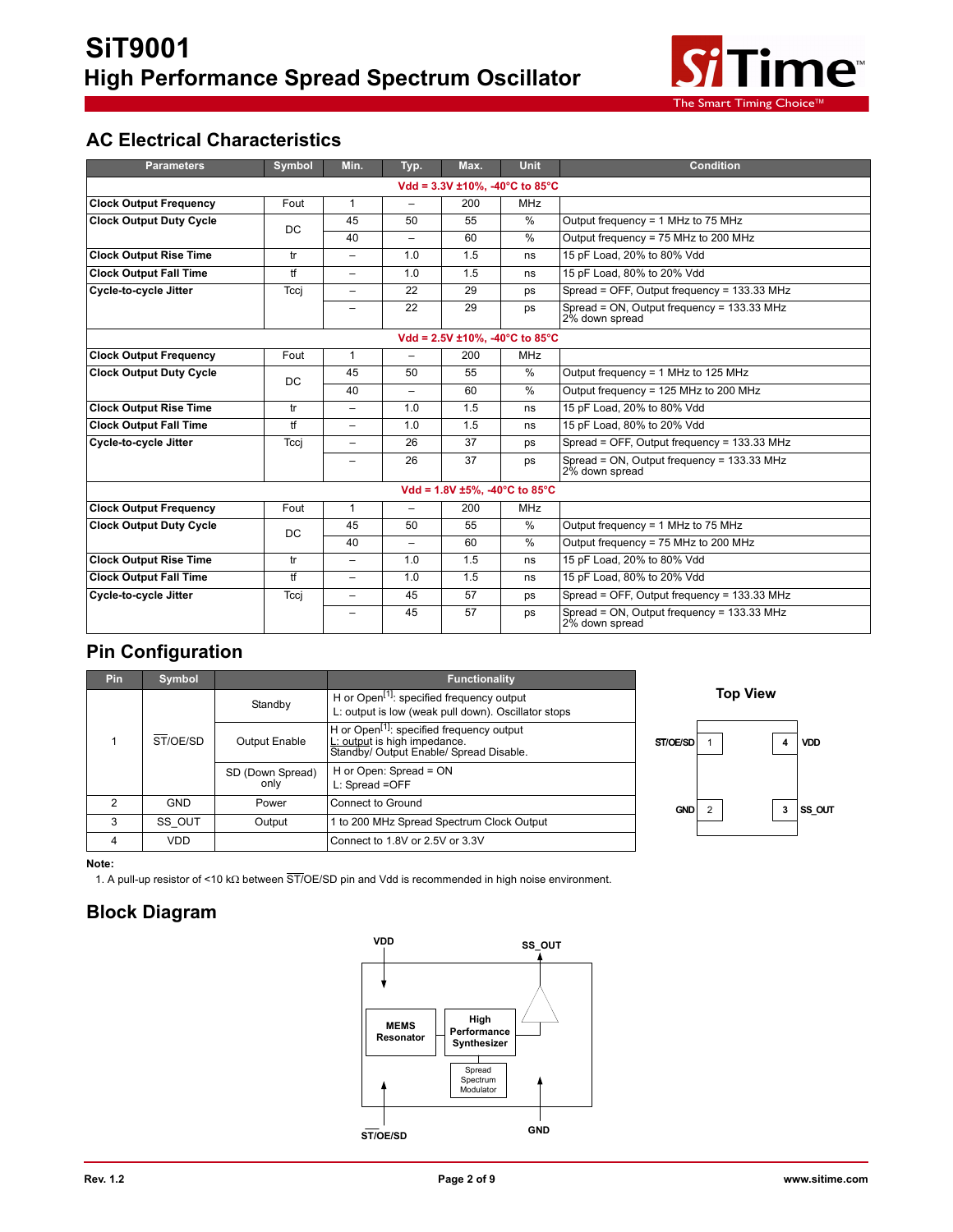

## **Absolute Maximum**

Attempted operation outside the absolute maximum ratings of the part may cause permanent damage to the part. Actual performance of the IC is only guaranteed within the operational specifications, not at absolute maximum ratings.

| <b>Parameters</b>                                                    | Min.   | Max.      | <b>Unit</b> |
|----------------------------------------------------------------------|--------|-----------|-------------|
| <b>Storage Temperature</b>                                           | $-65$  | 150       | °C          |
| <b>VDD</b>                                                           | $-0.5$ | $+3.66$   |             |
| <b>Electrostatic Discharge</b>                                       |        | 2000      |             |
| Theta JA (with copper plane on VDD and GND)                          |        | 75        | °C/W        |
| Theta JC (with PCB traces of 0.010 inch to all pins)                 |        | 24        | °C/W        |
| Soldering Temperature (follow standard Pb free soldering guidelines) |        | 260       | °C          |
| Number of Program Writes                                             |        |           | <b>NA</b>   |
| Program Retention over -40 to 125C, Process, VDD (0 to 3.65V)        |        | $1.000 +$ | years       |

## **Operating Conditions**

| <b>Parameters</b>                                                                                                                          | Min.   | Typ. | Max.   | <b>Unit</b> |
|--------------------------------------------------------------------------------------------------------------------------------------------|--------|------|--------|-------------|
| Supply Voltages, VDD <sup>[2]</sup>                                                                                                        | 2.97   | 3.3  | 3.63   |             |
|                                                                                                                                            | 2.25   | 2.5  | 2.75   |             |
|                                                                                                                                            | 1.7    | 1.8  | 1.9    |             |
| Frequency Stability, Spread = OFF (down spread only)<br>(Inclusive of Initial stability, operating temperature, rated power supply voltage | $-50$  |      | $+50$  | ppm         |
| change, load change, aging (1 ppm first year @ 25°C), shock and vibration)                                                                 | $-100$ |      | $+100$ | ppm         |
| <b>Extended Commercial Operating Temperature</b>                                                                                           | $-20$  |      | 70     | °C.         |
| <b>Industrial Operating Temperature</b>                                                                                                    | -40    |      | 85     | °C          |
| Maximum Load Capacitance <sup>[3]</sup>                                                                                                    |        |      | 15     | pF          |

**Notes:** 

2. The 3.3V device can operate from 2.25V to 3.63V with higher output drive strength, however, the data sheet specifications cannot be guaranteed. Please contact factory for this option.

3. The output driver strength can be programmed to drive up to 30 pF load. Please contact factory for this option.

## **Thermal Considerations**

| Package | <sup>1</sup> θJA, 4 Layer Board<br>$(^{\circ}C/W)$ | $\theta$ JA, 2 Layer Board<br>$(^{\circ}C/W)$ | $\theta$ JC, Bottom<br>$(^{\circ}C/W)$ |
|---------|----------------------------------------------------|-----------------------------------------------|----------------------------------------|
| 7050    | 191                                                | 263                                           | 30                                     |
| 5032    | 97                                                 | 199                                           | 24                                     |
| 3225    | 109                                                | 212                                           |                                        |
| 2520    | 117                                                | 222                                           | 26                                     |

## **Environmental Compliance**

| <b>Parameter</b>                  | <b>Condition/Test Method</b> |
|-----------------------------------|------------------------------|
| <b>Mechanical Shock</b>           | MIL-STD-883F, Method 2002    |
| <b>Mechanical Vibration</b>       | MIL-STD-883F, Method 2007    |
| Temperature Cycle                 | JESD22, Method A104          |
| Solderability                     | MIL-STD-883F, Method 2003    |
| <b>Moisture Sensibility Level</b> | MSL1 @ 260°C                 |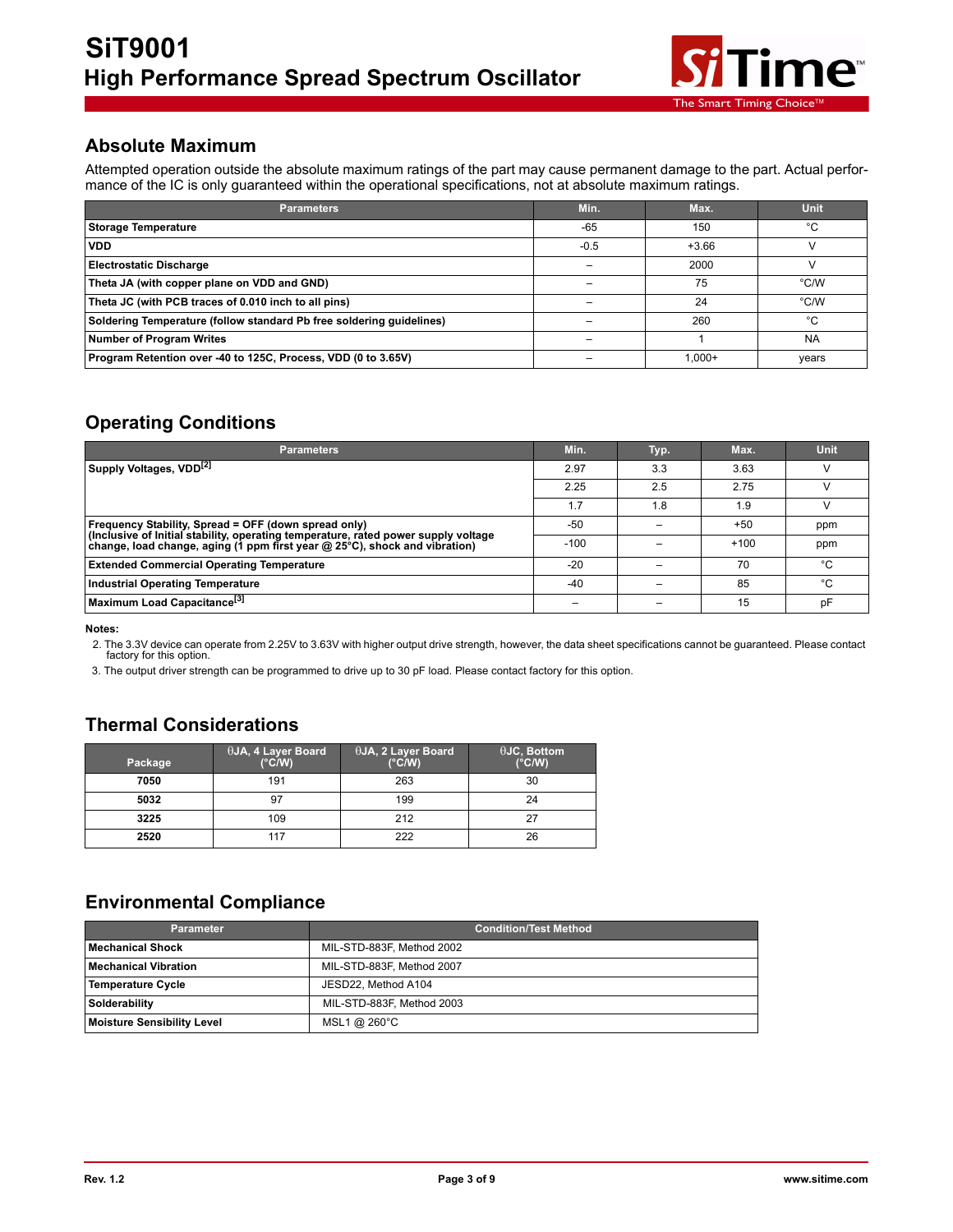

## **Description**

The SiT9001 is a spread-spectrum capable, programmable MEMS oscillator. The SiT9001 offers unparalleled flexibility in terms of frequency range, frequency accuracy stability, supply voltage, and operating temperature range while simultaneously offering outstanding performance in terms of low jitter and a higher frequency range. This flexibility and high performance is made available in packages down to 2.5 x 2.0 mm, making the SiT9001 the smallest programmable spread-spectrum oscillator available.

The SiT9001 is factory programmable and offers two types of spread modulation: down spread modulation, and center

spread modulation. In down spread modulation mode, a spread disable pin is available (Pin 1).

Power down (either output enable or standby) mode options are available for both down spread and center spread versions of the SiT9001.

The SiT9001, by eliminating the quartz crystal, has improved immunity, shock, strain and humidity.

To order samples, go to [www.sitime.com](http://www.sitime.com) and click on Request Sample" link.

## **Spread Spectrum Modes[4]**

| <b>Center Spread</b> | Code        |             |             |             |
|----------------------|-------------|-------------|-------------|-------------|
|                      | Down Spread | Down Spread | Down Spread | Down Spread |
| Down Spread          | Code        |             |             |             |
|                      | Down Spread | Down Spread | Down Spread | Down Spread |

**Note:** 

.

4. In both modes, triangle modulation is employed with a frequency of ~32 kHz.





The SiT9001 can be factory programmed to provide down spread modulation or center spread modulation. In the down spread modulation mode, pin 1 can be factory programmed as a spread disable pin. In both the down spread and center spread modulation modes, pin can be factory programmed to be either output enable or standby.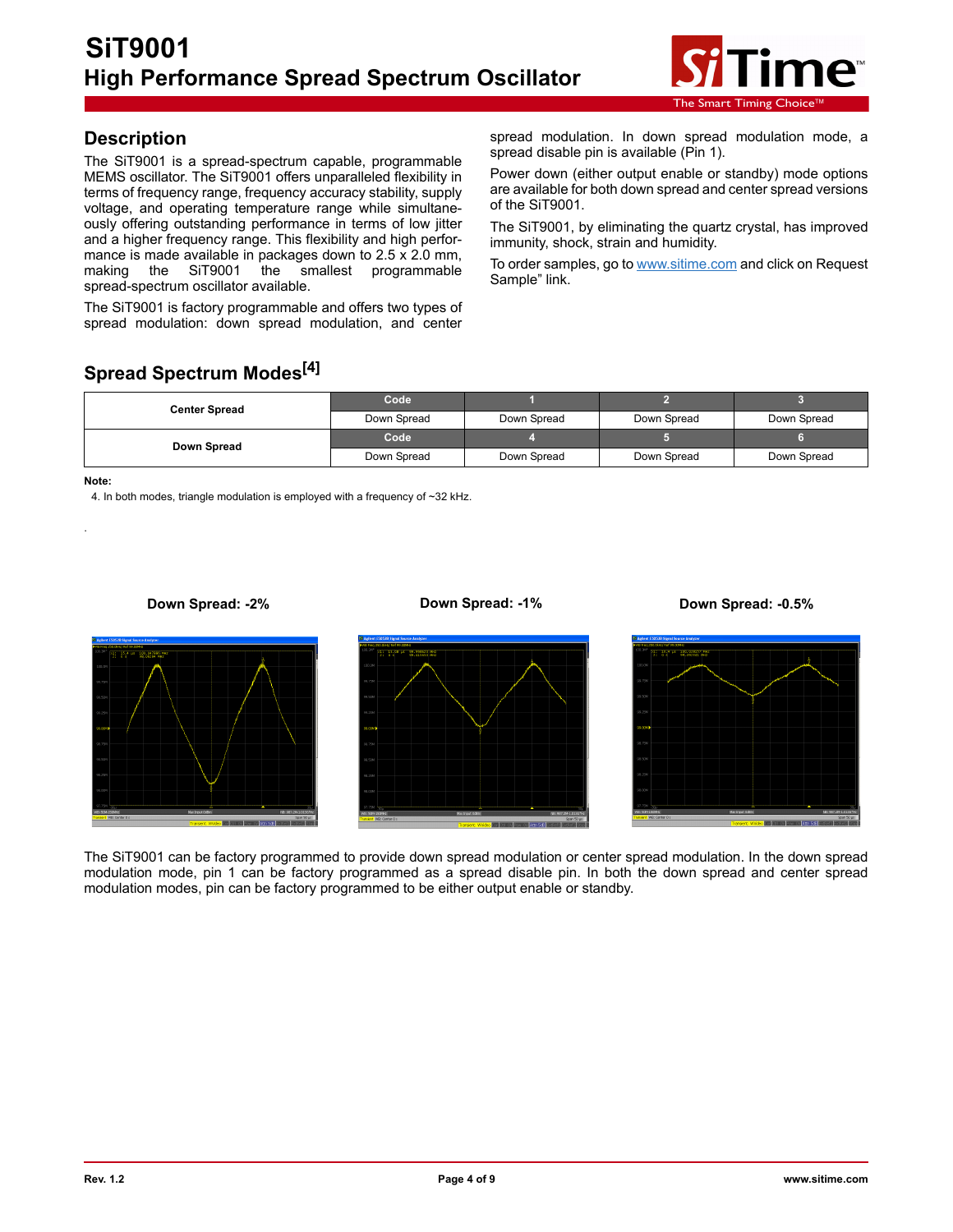

## **Programmable Drive Strength**

The SiT9001 includes a programmable drive strength feature to provide a simple, flexible tool to optimize the clock rise/fall time for specific applications. Benefits from the programmable drive strength feature are:

- Improves system radiated electromagnetic interference (EMI) by slowing down the clock rise/fall time
- Improves the downstream clock receiver's (RX) jitter by decreasing (speeding up) the clock rise/fall time.
- Ability to drive large capacitive loads while maintaining full swing with sharp edge rates.

For more detailed information about rise/fall time control and drive strength selection, see the SiTime Applications Note section; http://www.sitime.com/support/application-notes.

#### **EMI Reduction by Slowing Rise/Fall Time**

Figure 1 shows the harmonic power reduction as the rise/fall times are increased (slowed down). The rise/fall times are expressed as a ratio of the clock period. For the ratio of 0.05, the signal is very close to a square wave. For the ratio of 0.45, the rise/fall times are very close to near-triangular waveform. These results, for example, show that the 11th clock harmonic can be reduced by 35 dB if the rise/fall edge is increased from 5% of the period to 45% of the period.



**Figure 1. Harmonic EMI reduction as a Function of Slower Rise/Fall Time**

#### **Jitter Reduction with Faster Rise/Fall Time**

Power supply noise can be a source of jitter for the downstream chipset. One way to reduce this jitter is to increase rise/fall time (edge rate) of the input clock. Some chipsets would require faster rise/fall time in order to reduce their sensitivity to this type of jitter. The SiT9001 provides up to 3 additional high drive strength settings for very fast rise/fall time. Refer to the [Drive Strength Settings Table](#page-5-0) to determine the proper drive strength.

### **High Output Load Capability**

The rise/fall time of the input clock varies as a function of the actual capacitive load the clock drives. At any given drive

strength, the rise/fall time becomes slower as the output load increases. As an example, for a 3.3V SiT9001 device with default drive strength setting, the typical rise/fall time is 1ns for 15 pF output load. The typical rise/fall time slows down to 2.6ns when the output load increases to 45 pF. One can choose to speed up the rise/fall time to 1.68ns by then increasing the drive strength setting on the SiT9001.

The SiT9001 can support up to 60 pF or higher in maximum capacitive loads with up to 3 additional drive strength settings. Refer to the [Drive Strength Settings Table t](#page-5-0)o determine the proper drive strength for the desired combination of output load vs. rise/fall time

### **SiT9001 Drive Strength Selection**

The Drive Strength Settings Table define the rise/fall time for a given capacitive load and supply voltage.

- 1. Select the table that matches the SiT9001 nominal supply voltage (1.8V, 2.5V, 2.8V, 3.0V, 3.3V).
- 2. Select the capacitive load column that matches the application requirement (5 pF to 60 pF)
- 3. Under the capacitive load column, select the desired rise/fall times.
- 4. The left-most column represents the part number code for the corresponding drive strength.
- 5. Add the drive strength code to the part number for ordering purposes.

#### **Calculating Maximum Frequency**

Based on the rise and fall time data given in Tables 1 through 4, the maximum frequency the oscillator can operate with guaranteed full swing of the output voltage over temperature as follows:

$$
Max Frequency = \frac{1}{5 \times Trf_20/80}
$$

Where Trf 20/80 is the typical rise/fall time at 20% to 80% Vdd

### *Example 1*

Calculate  $f_{MAX}$  for the following condition:

- $\cdot$  Vdd = 1.8V
- Capacitive Load: 30 pF
- Desired Tr/f time =  $3$  ns (rise/fall time part number code =  $E$ )

Part number for the above example: SiT9001AI**E**14-33E6-123.12345



Drive strength code is inserted here. Default setting is "-"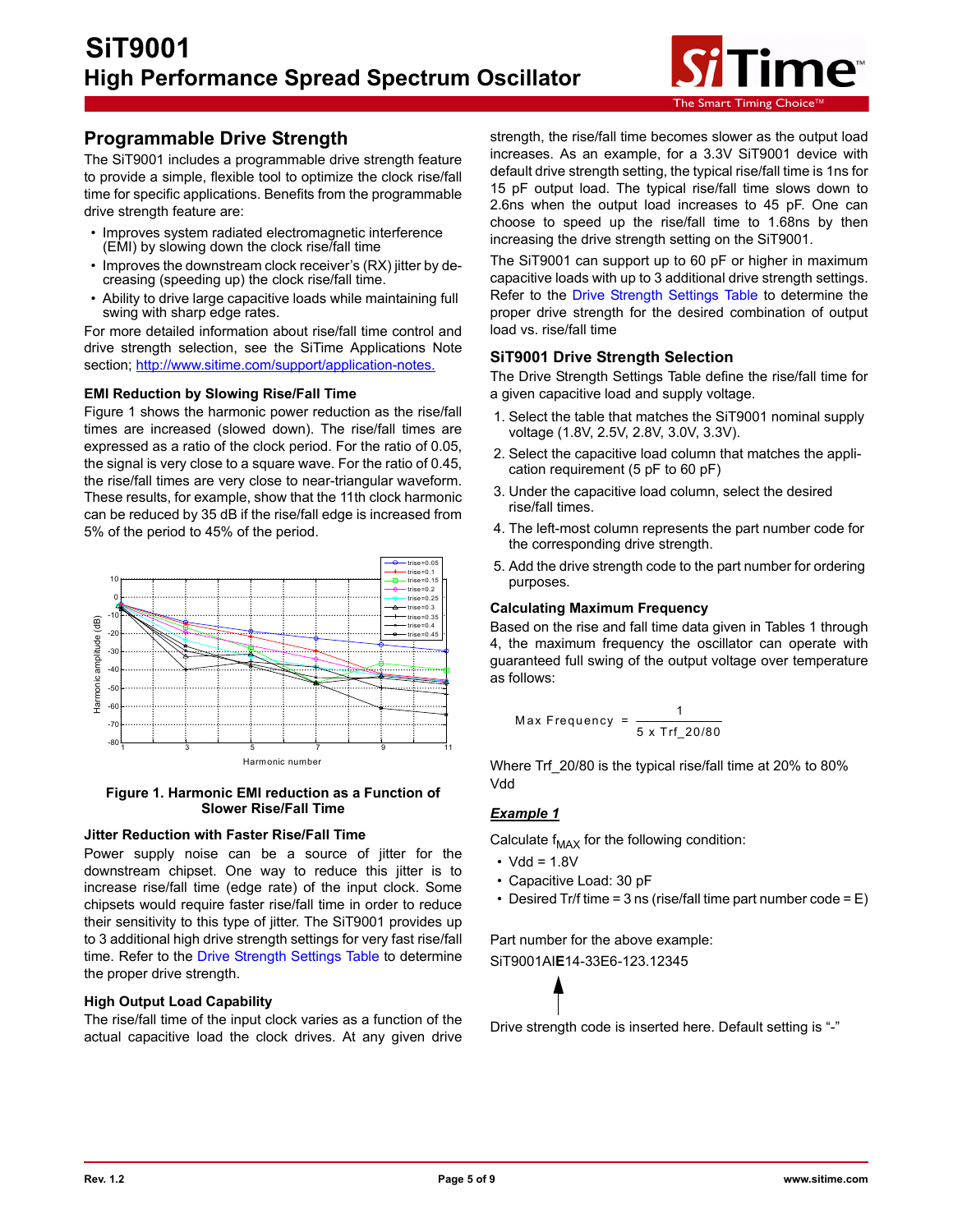

## <span id="page-5-0"></span>**Drive Strength Settings**

| <b>Drive Strength</b> | Designator | <b>SiT9001</b> |      |      |  |
|-----------------------|------------|----------------|------|------|--|
|                       |            | 1.8V           | 2.5V | 3.3V |  |
| 1X                    |            |                |      |      |  |
| 3X                    | R          |                |      |      |  |
| 5X                    | S          |                |      | X    |  |
| 7X                    | T          |                | X    |      |  |
| 9X                    | U          | X              |      |      |  |
| 11X                   | W          |                |      |      |  |
| 13X                   | X          |                |      |      |  |
| 15X                   | Υ          |                |      |      |  |
| 17X                   | Z          | X              | x    | x    |  |
| 21X                   | H          | X              | X    | x    |  |

**Legend:**

X = Default Drive Strength

– = Valid Drive Strength Setting

x = Invalid Drive Strength Setting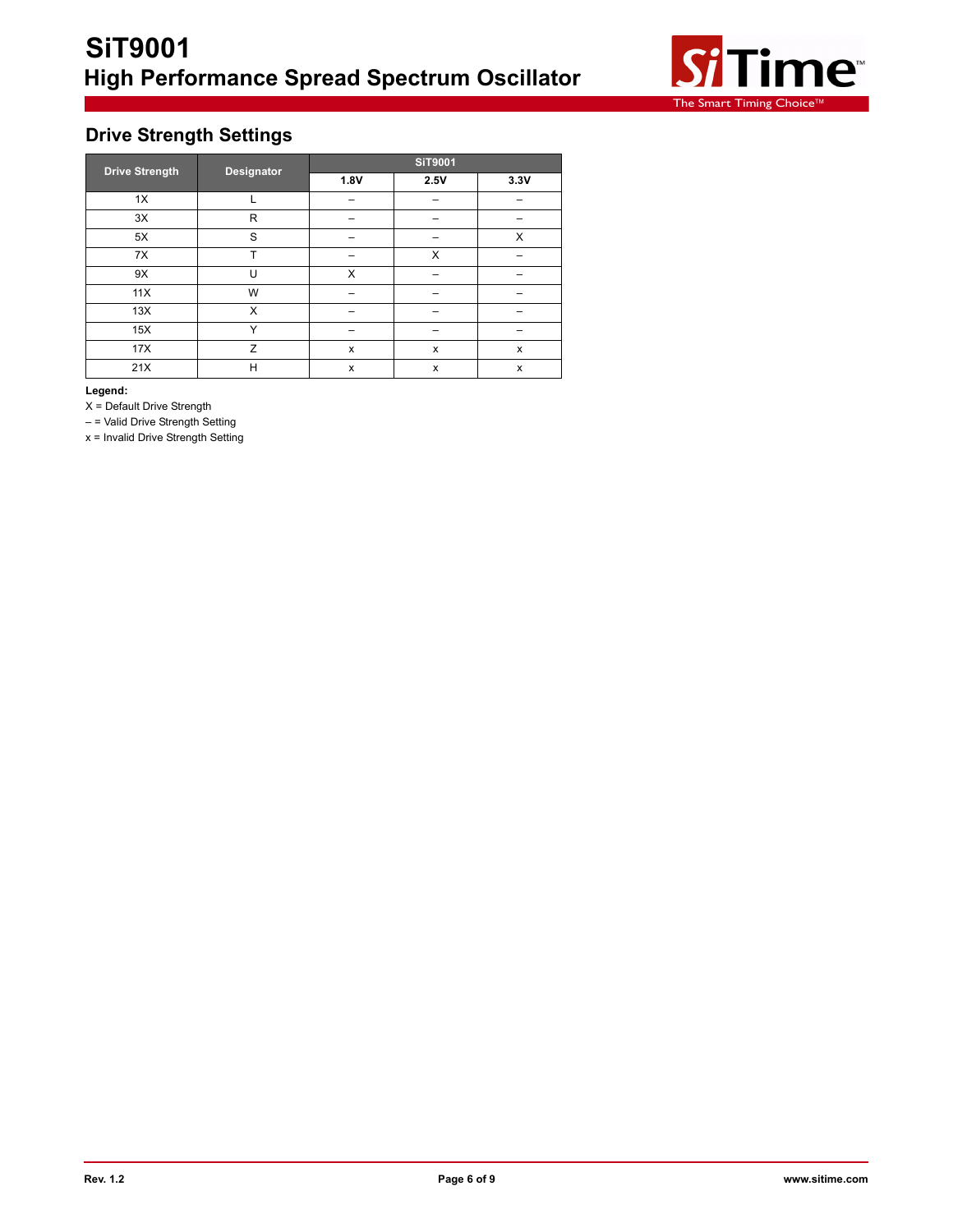

## **Dimensions and Patterns**



#### **Notes:**

5. Top marking: Y denotes manufacturing origin and XXXX denotes manufacturing lot number. The value of "Y" will depend on the assembly location of the device. 6. A capacitor of value 0.1 µF between Vdd and GND is required.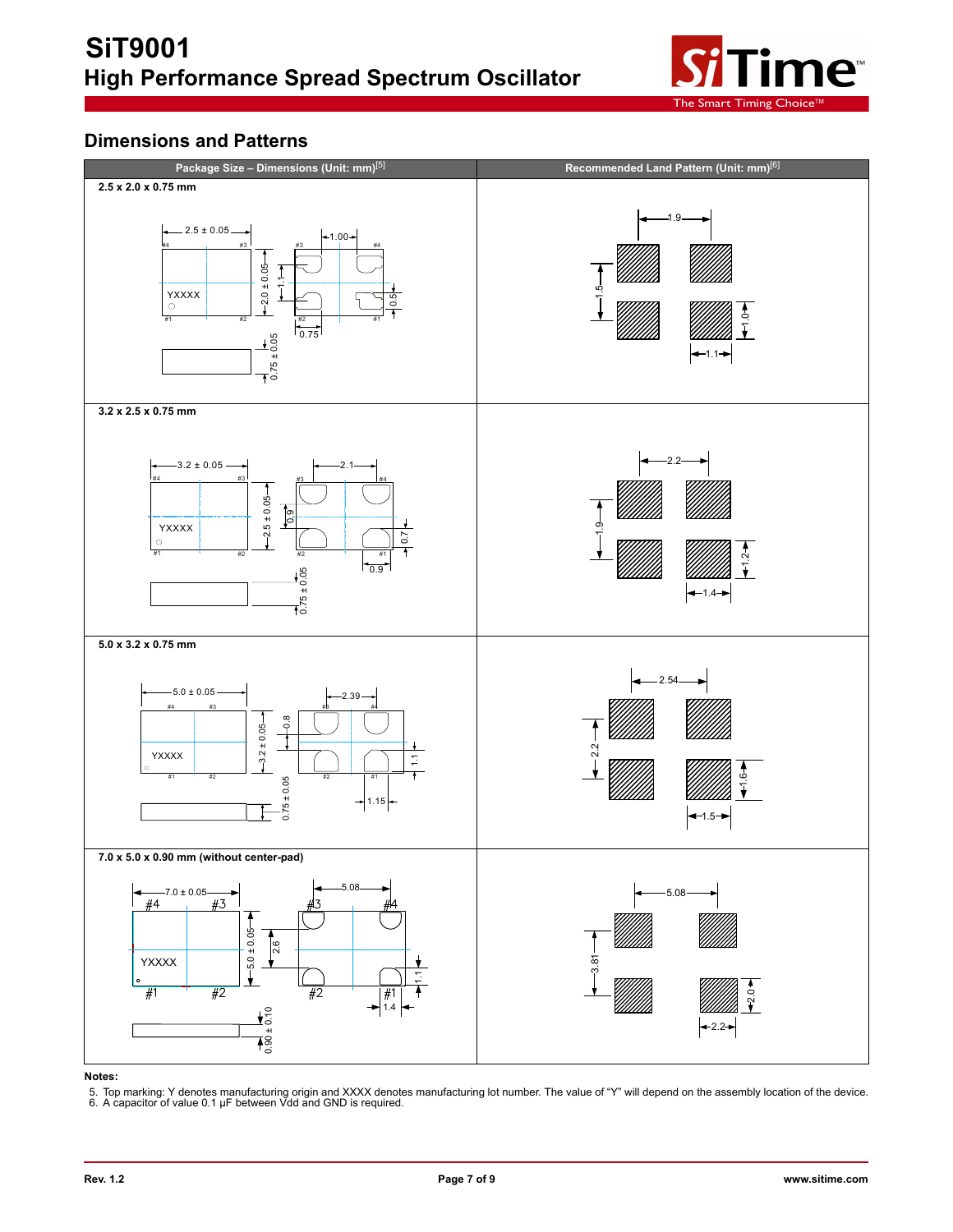

## **Dimensions and Patterns**



#### **Notes:**

5. Top marking: Y denotes manufacturing origin and XXXX denotes manufacturing lot number. The value of "Y" will depend on the assembly location of the device. 6. A capacitor of value 0.1 µF between Vdd and GND is required.